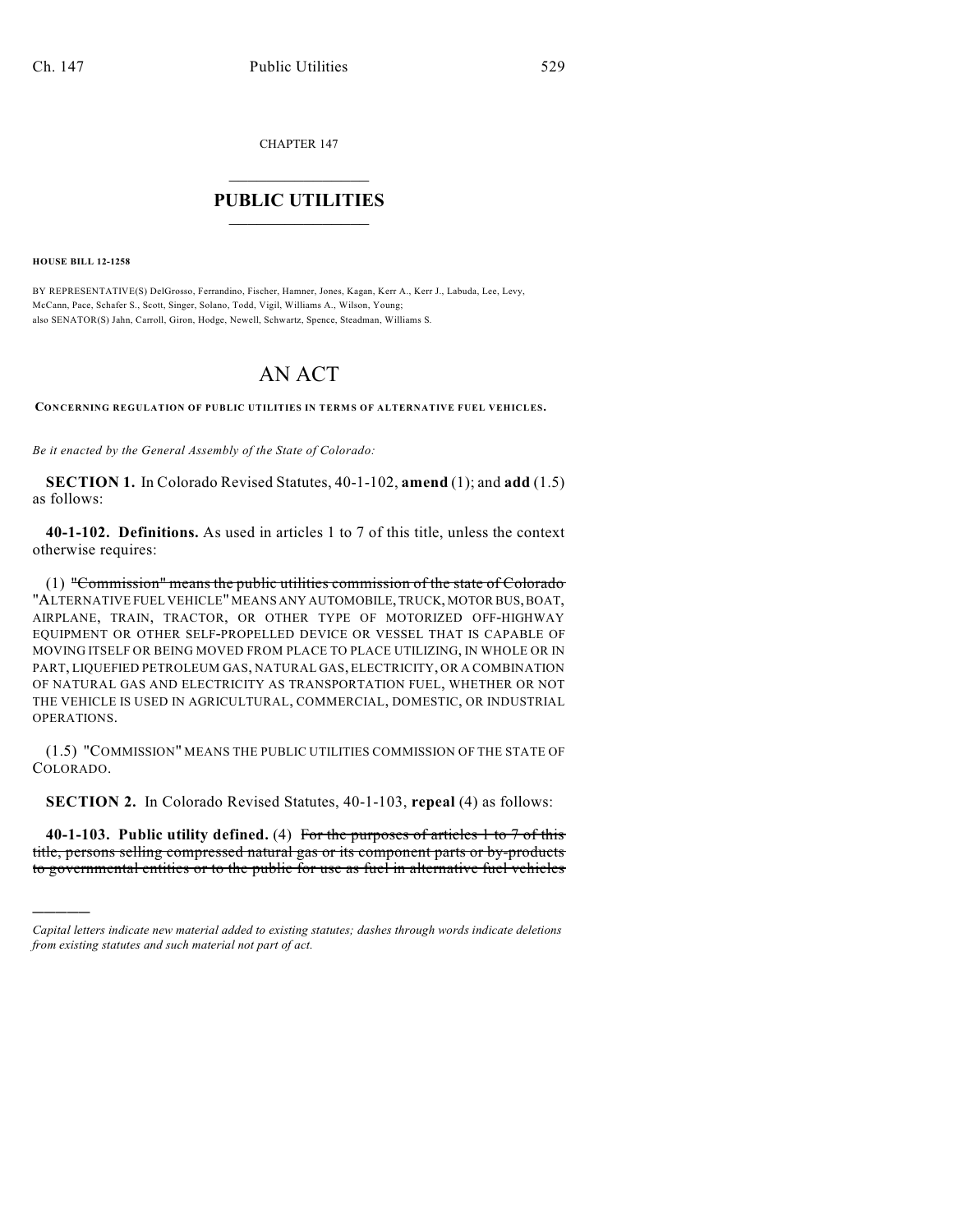530 Public Utilities Ch. 147

shall not be considered to be public utilities. As used in this subsection (4), "alternative fuel vehicle" means any automobile, truck, motor bus, or other self-propelled device or vessel which is capable of moving itself or being moved from place to place, whether or not it is used in agricultural, commercial, domestic, or industrial operations.

**SECTION 3.** In Colorado Revised Statutes, **add** 40-1-103.3 as follows:

**40-1-103.3. Alternative fuel vehicles - definition.** (1) AS USED IN THIS SECTION, "PROPERTY OR PREMISES", WITH RESPECT TO AN ELECTRIC, NATURAL GAS, OR LIQUEFIED PETROLEUM GAS EXTENSION OR CONNECTION OF SERVICE, INCLUDES ALTERNATIVE FUEL VEHICLE CHARGING AND FUELING FACILITIES IN ADDITION TO BUILDINGS AND OTHER IMPROVEMENTS.

(2) FOR THE PURPOSES OF ARTICLES 1 TO 7 OF THIS TITLE, PERSONS GENERATING ELECTRICITY FOR USE IN ALTERNATIVE FUEL VEHICLE CHARGING OR FUELING FACILITIES AS AUTHORIZED BY SUBSECTION (4) OFTHIS SECTION, PERSONS RESELLING ELECTRICITY SUPPLIED BY A PUBLIC UTILITY, OR PERSONS RESELLING COMPRESSED OR LIQUEFIED NATURAL GAS, LIQUEFIED PETROLEUM GAS, OR ANY COMPONENT PARTS OR BY-PRODUCTS TO GOVERNMENTAL ENTITIES OR TO THE PUBLIC FOR USE AS FUEL IN ALTERNATIVE FUEL VEHICLES OR BUYING ELECTRICITY STORED IN SUCH VEHICLES FOR RESALE ARE NOT SUBJECT TO REGULATION AS A PUBLIC UTILITY. ELECTRIC AND NATURAL GAS PUBLIC UTILITIES MAY PROVIDE THE SERVICES DESCRIBED IN THIS SUBSECTION (2) AS UNREGULATED SERVICES, AND THESE UNREGULATED SERVICES MAY NOT BE SUBSIDIZED BY THE REGULATED SERVICES OF THE ELECTRIC OR NATURAL GAS PUBLIC UTILITY.

(3) OWNERS OR OPERATORS OF PROPERTY OR PREMISES CONTAINING AN ALTERNATIVE FUEL VEHICLE CHARGING OR FUELING FACILITY, OR THE OWNERS OR OPERATORS OF THE FACILITY, SHALL PURCHASE THE ELECTRICITY REQUIRED FOR THE FACILITY FROM A PUBLIC UTILITY WITH THE RIGHT TO SELL ELECTRICITY TO THE PROPERTY, PREMISES, OR FACILITY EXCEPT WHEN THE OWNERS OR OPERATORS OF THE PROPERTY, PREMISES, OR FACILITY GENERATE ELECTRICITY ON THE PROPERTY OR PREMISES FOR USE IN ALTERNATIVE FUEL VEHICLES AS AUTHORIZED BY SUBSECTION (4) OF THIS SECTION.

(4) THE OWNER OR OPERATOR OF A FACILITY THAT GENERATES ELECTRICITY FOR USE IN ALTERNATIVE FUEL VEHICLE CHARGING OR FUELING FACILITIES IS NOT SUBJECT TO REGULATION AS A PUBLIC UTILITY, IF:

(a) THE ELECTRICITY IS GENERATED ON THE PROPERTY OR PREMISES WHERE THE CHARGING OR FUELING FACILITIES ARE LOCATED; AND

(b) THE ELECTRICITY IS GENERATED FROM A RENEWABLE RESOURCE THAT:

(I) QUALIFIES AS "RETAIL DISTRIBUTED GENERATION" AS DEFINED IN SECTION 40-2-124 (1) (a) (V), IF LOCATED ON THE SYSTEM OF AN ENTITY SUBJECT TO THE REQUIREMENTS OFSECTION 40-2-124.THE ELECTRIC POWER REQUIREMENTS FOR THE PROPERTY PURSUANT TO SECTION 40-2-124 (1) INCLUDE THE DEMAND FOR EXISTING OR PROPOSED ALTERNATIVE FUEL VEHICLE CHARGING OR FUELING FACILITIES IN ADDITION TO BUILDINGS AND OTHER IMPROVEMENTS.